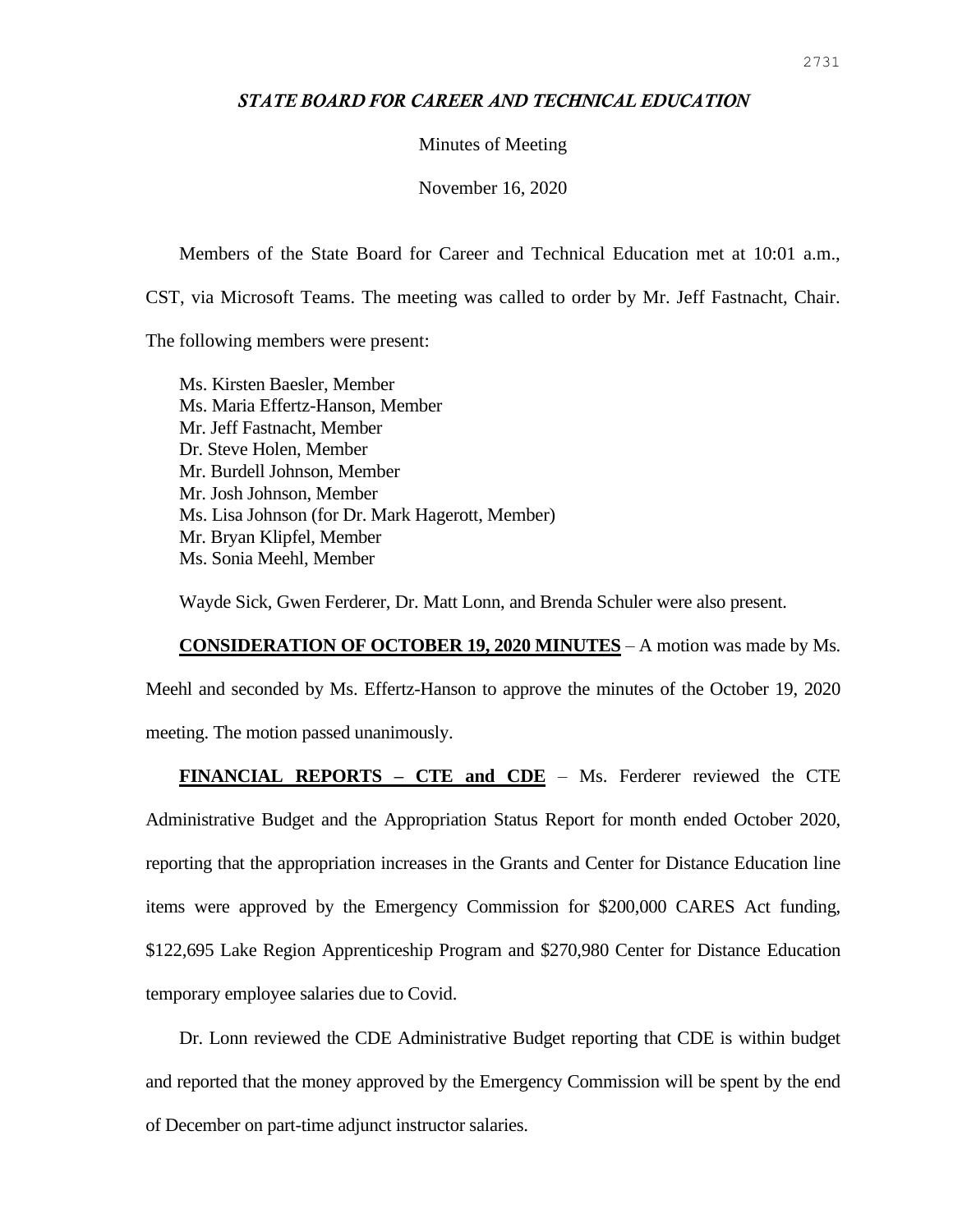A motion was made by Ms. Effertz-Hanson and seconded by Ms. Meehl to approve the CTE and CDE financial reports as presented. The motion passed unanimously.

**STATE DIRECTOR'S REPORT** – Mr. Sick reported on meetings and activities he has been involved in which included: discussions with SLDS and DPI on their electronic standards platform process and the benefits of moving CTE to a similar electronic format for standards; working with Work-based Learning guidelines and the plans in rolling it out; CTE Administrators Quarterly Meeting which included data discussion and presentation on Burning Glass – a real time labor market tool; toured the Southeast Region Career and Technology Center and their satellite locations with representatives who are interested in a Garrison Area Career and Technology Center; virtual meeting hosted by Watford City on career exploration tools and resources; meeting with DPI on Choice Ready training; and, monitoring the Senate Appropriations proposed increase in Perkins funding.

Upcoming meetings Mr. Sick will be involved in include: Emergency Commission and Budget Section to request a funding transfer if the Board approves the recommendation and National Governors Association Work-based Learning.

Discussion was held on Burning Glass, how the data is different from what SLDS and Job Service provides, the potential benefits of CTE obtaining a license to utilize the labor market tool that includes real time data, how the University System utilizes their subscriptions to provide information on career opportunities to students, and the estimated cost per subscription/license.

Mr. Sick then reported on the revisions to the State Director job description, which now includes the oversight of the Center for Distance Education, the State Director goals, and the evaluation tool.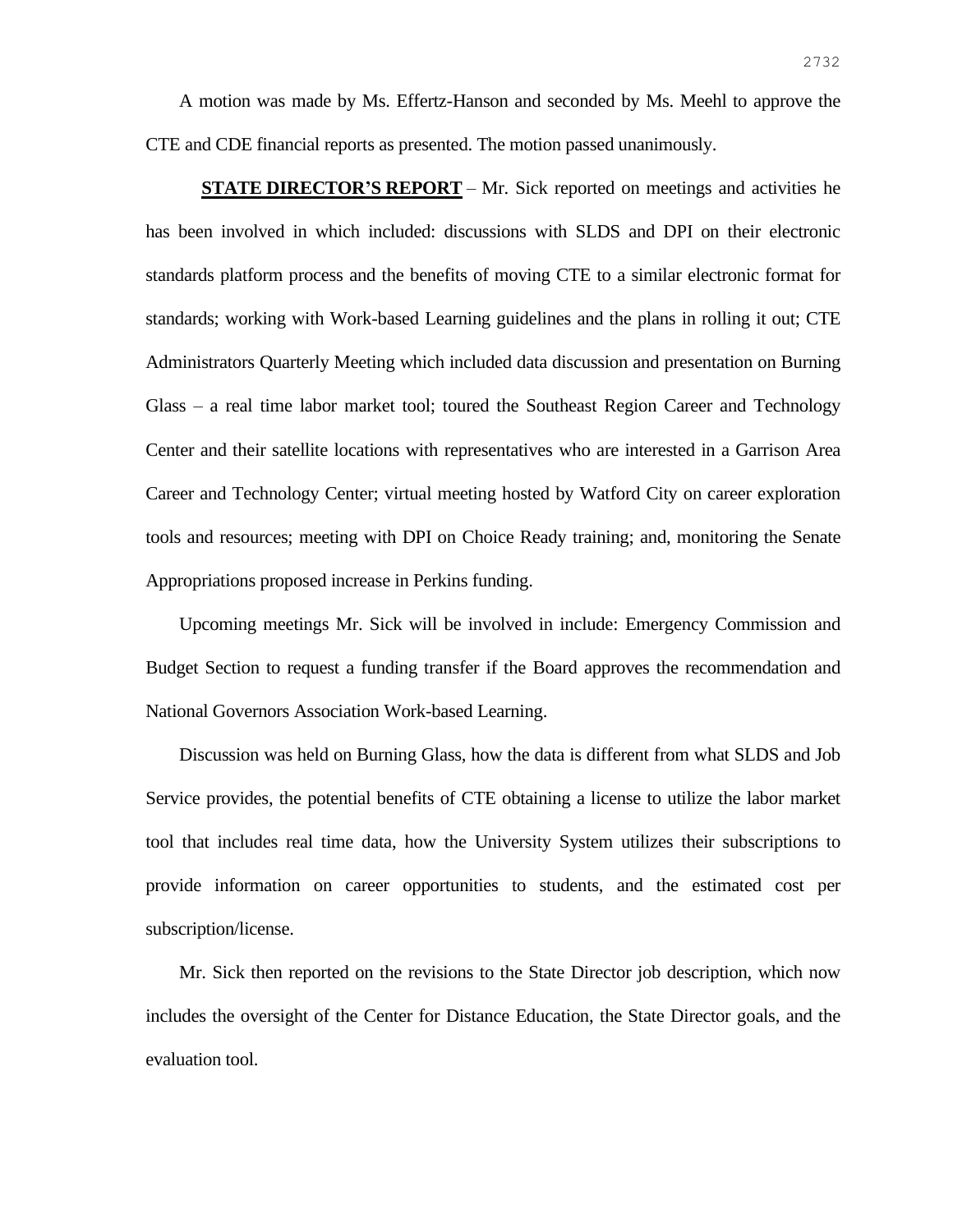Discussion was held on the priorities of the Board in continuing to support CTE, CTE directors and the Center for Distance Education. It was agreed that now is not the best time to focus on changing the evaluation tool for the State Director. It was also agreed that the revised job description language that includes the oversight of the Center for Distance Education is appropriate and delaying revisions to the evaluation tool is also appropriate due to the pandemic and the upcoming legislative session.

Discussion was held on the most recent Governor's Executive Order 2020-43 and whether the Department of Career and Technical Education will be providing any guidance to schools on CTSO activities and events. Mr. Sick responded that any decisions to participate in CTSO activities are up to each local administration; however, he will be meeting with program area supervisors regarding CTSO activities and emphasized that CTSOs are co-curricular, not extracurricular.

Discussion continued on the Executive Order, educational activities, the importance of keeping learning and teaching as the priority, and the guidance that will be provided in the FAQ on sports and activities from the Governor's Office.

Mr. Sick reviewed the Strategic Plan stating that the five strategic goals remain relevant and appropriate and emphasized the importance of continuing to advocate for funding and programming that supports the five goals.

Mr. Sick then reported that November is National Apprenticeship Month and during the National Apprenticeship Week of November  $16<sup>th</sup>$ , the Bank of North Dakota is hosting two apprenticeship roundtable virtual discussions and invited the Board to attend. In addition, Job Service is presenting information on apprenticeships.

Following further discussion, Mr. Sick was thanked for his report.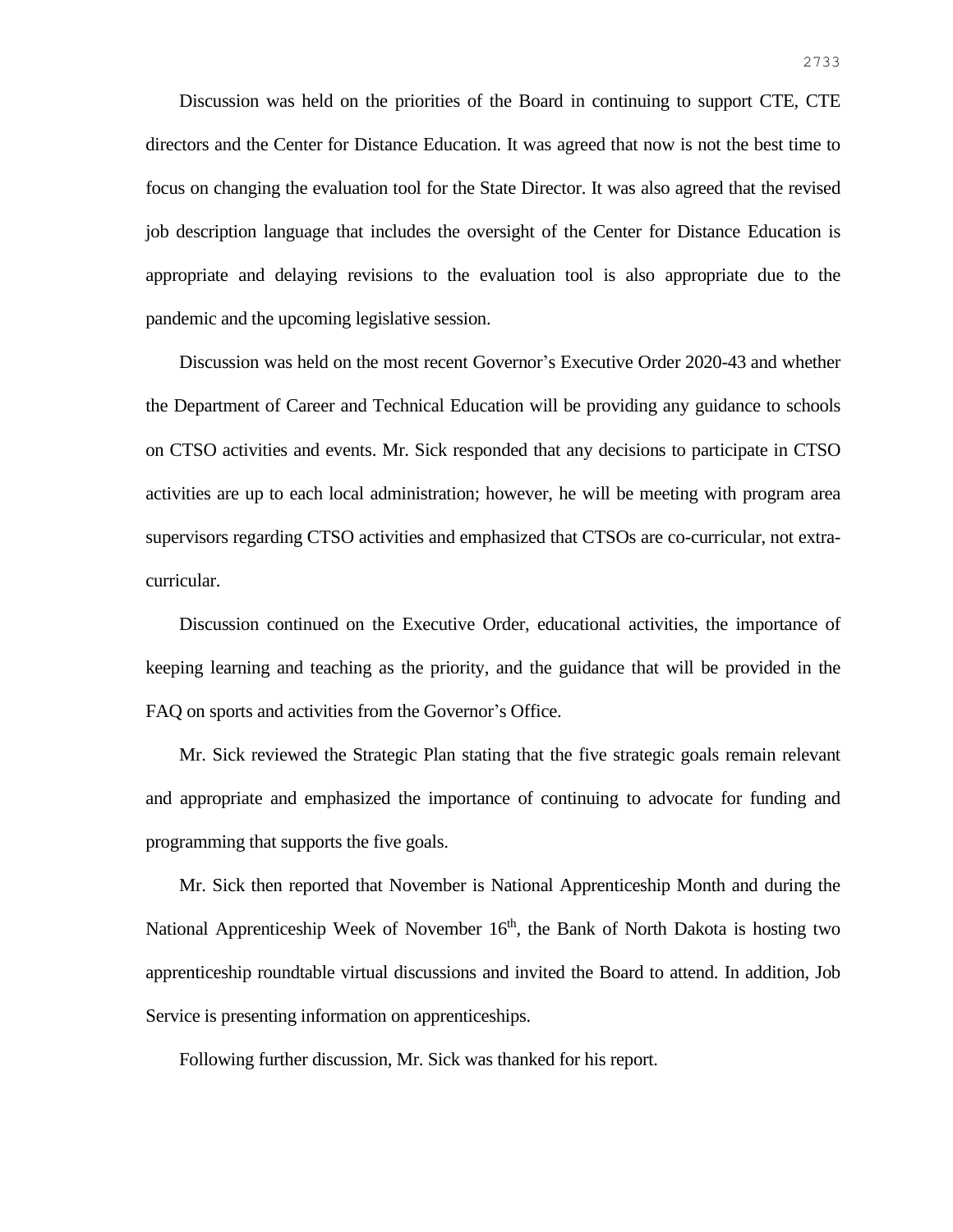**CDE REPORT** – Dr. Lonn reviewed current dashboard information, reporting there will be a focus on student learning and completion rates. Other activities CDE is involved in include launching K-5 programming; continuing to review CTE course offerings, curriculum, and vendors with input from CTE program supervisors; and, working with NDIT on a rapid enrollment process.

The Board thanked Dr. Lonn for his report.

**FY2021 PROJECTION** – Mr. Sick reported that the FY2021 Projection reflects a deficit of \$489,370 in order to maintain current reimbursement rates and recommended that an Emergency Commission request be made to transfer \$490,000 from the Operating, Salaries, and Adult Farm Management line items. In the event the Emergency Commission or Budget Section does not approve the requested funds transfer, reimbursement rates will need to be reduced from between a half percent to a full percent.

Following a brief discussion, a motion was made by Ms. Meehl and seconded by Dr. Holen to authorize Mr. Sick to request the transfer in funding from the Emergency Commission. The motion passed unanimously.

## **CDE PROPOSED ENROLLMENT RATES FOR NELSON AG ACADEMY**

**COURSES** – Dr. Lonn reported that the Center for Distance Education (CDE) is requesting a \$10.00 per enrollment increase for all in-state Nelson Ag courses and informed the Board that CDE uses the Nelson Ag Academy to provide curriculum and instruction for their agriculture courses. The partnership has been in place for several years.

A motion was made by Ms. Meehl and seconded by Ms. Johnson to approve the proposed rate increase for Nelson Ag Academy courses.

Discussion was held on the current agreement between CDE and Nelson Ag Academy. Dr. Lonn reported that the MOU can be amended at any time as long as both parties agree.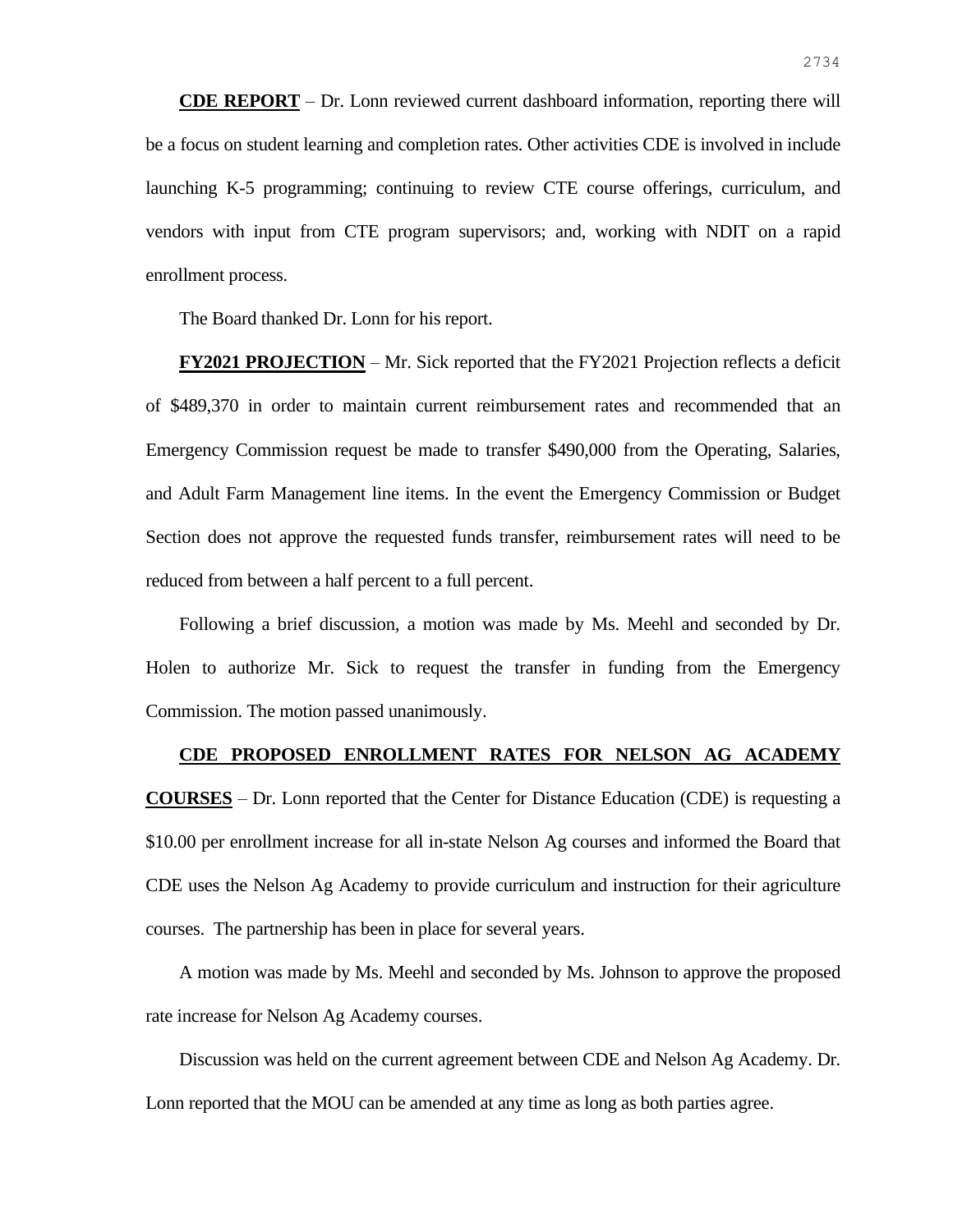Discussion was held on the number of enrollments that use the Nelson Ag Academy courses, CTE area centers ag course offerings and other CDE and CTE area center course offerings. Dr. Lonn responded that technically CDE is competing with virtual CTE centers in every CTE course offering that CDE offers, but the CDE course offerings provide additional options and choices for students.

Further discussion was held on whether courses offered by CTE area centers are available to all students across the state and whether a school district needs to have a relationship or be a member of a center in order to access programming. Mr. Sick responded that schools do not have to be a member of a virtual center to access programming; however, the cost may be higher for a non-member school.

Mr. Sick also reported that the agency is planning to hire a Special Projects Manager, who in addition to other duties, will coordinate and work closely with CTE virtual centers, CTE and CDE on statewide course offerings and programming.

Discussion was held on CDE price increases, the importance of having someone who will coordinate and work with CDE, CTE and CTE centers, and CDE enrollments that occur throughout the year.

Following further discussion, the motion made by Ms. Meehl and seconded by Ms. Johnson to approve the proposed rate increase for Nelson Ag Academy courses would be effectively immediately. The motion passed unanimously.

**FUTURE MEETINGS** – The December meeting is tentatively scheduled for Monday, December 21, 2020.

The January meeting is scheduled for Tuesday, January 19, 2021.

The February meeting is scheduled for Tuesday, February 16, 2021.

The meeting adjourned at 11:27 a.m.